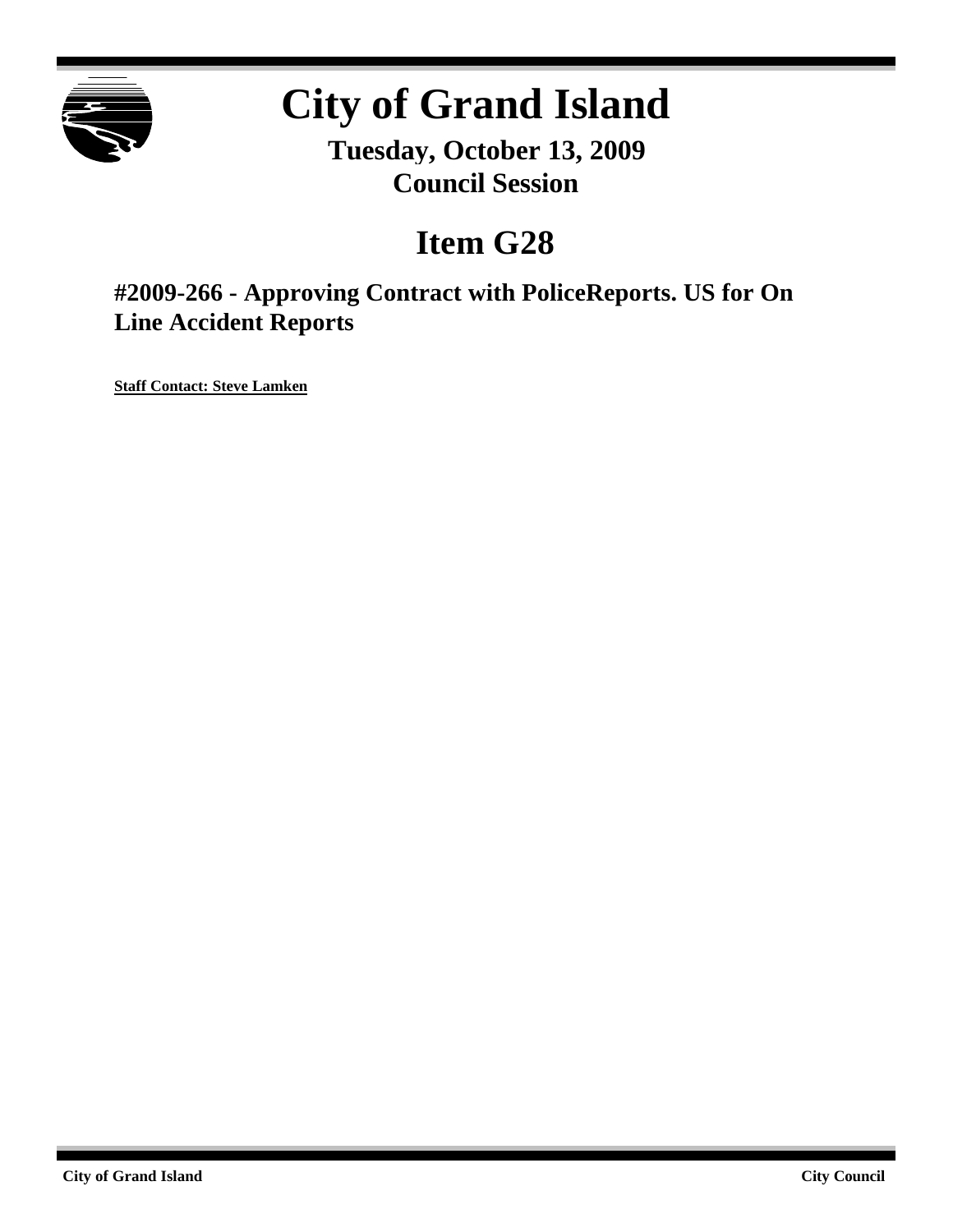## **Council Agenda Memo**

| From:           | Steven Lamken, Police Chief                                     |  |
|-----------------|-----------------------------------------------------------------|--|
| <b>Meeting:</b> | October 13, 2009                                                |  |
| Subject:        | Contract with PoliceReports. US for On Line Accident<br>Reports |  |
| Item $\#$ 's:   | $G-28$                                                          |  |
| $Presenter(s):$ | Steven Lamken, Police Chief                                     |  |

## **Background**

The Police Department desires to provide on line public access for acquiring accident reports. This is a feature provided by many law enforcement agencies through their web sites. Many customers request this service. PoliceReports. US is a company that contracts with law enforcement agencies to provides the software, administration and technical support needed to provide this service to the public. PoliceReports. US charges fees for users of the service and there is no cost to the Police Department.

## **Discussion**

The Police Department has wanted to offer on line access to Department accident reports for some time. The Police Department does not have personnel with the technical skills to develop, maintain, and administer such a program. PoliceReports. US is a private vendor that contracts with law enforcement agencies to provide on line access to reports. PoliceReports. US provides for the development, maintenance, and administration of an on line report program. They index each report received from the Department so that individuals and businesses can search for an accident based upon four criteria: Department case number, drivers names, date of accident and location of accident. PoliceReports. US developes a page on the Police Department web site which is used to access the on line purchase of accident reports. PoliceReports provides these services at no cost to the Police Department.

The cost of purchasing an accident report on line will be \$4.50. PoliceReports. US charges an administrative fee and an indexing fee to persons purchasing an on line accident report. They also collect the Department's \$1.00 fee for the reports and remit these fees to the Department on a monthly basis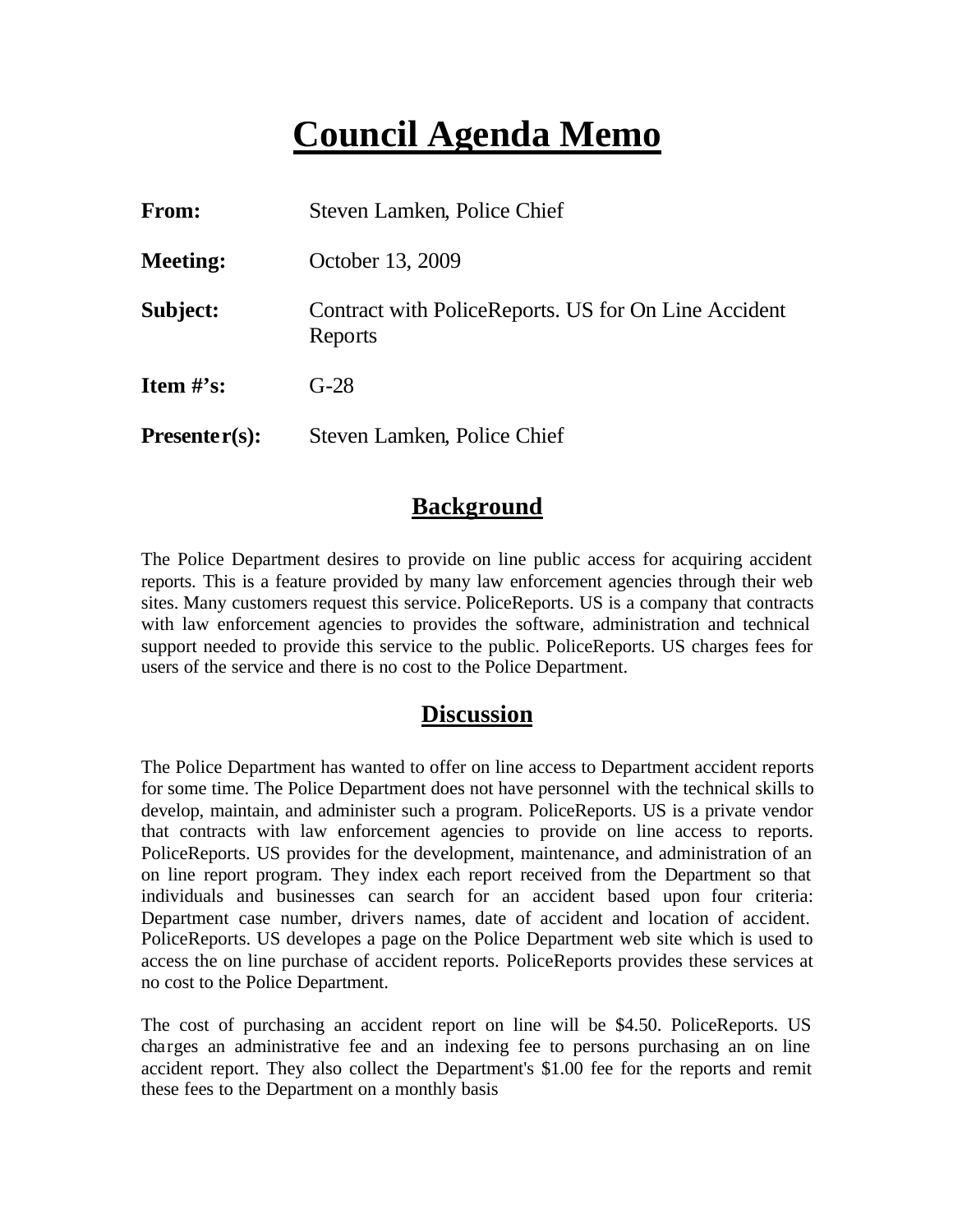Persons or businesses obtaining an accident report at the Service Desk of the Police Department will be charged the Department \$1.00 fee as is current practice.

The Police Department recommends entering into a three year agreement with PoliceReports. US for the contract. The three year contract fixes the administrative costs charged by PoliceReports. US for the life of the contract.

## **Alternatives**

It appears that the Council has the following alternatives concerning the issue at hand. The Council may:

- 1. Approve the contract with PoliceReports. US
- 2. Not approve the contract with PoliceReports. US
- 3.
- 4.

## **Recommendation**

City Administration recommends that the Council approve a three year contract with PoliceReports. US, LLC. for providing on line accident report access to Police Department accident reports.

## **Sample Motion**

Move to approve a three year contract with PoliceReports. US, LLC for providing on line accident report access to Police Department accident reports.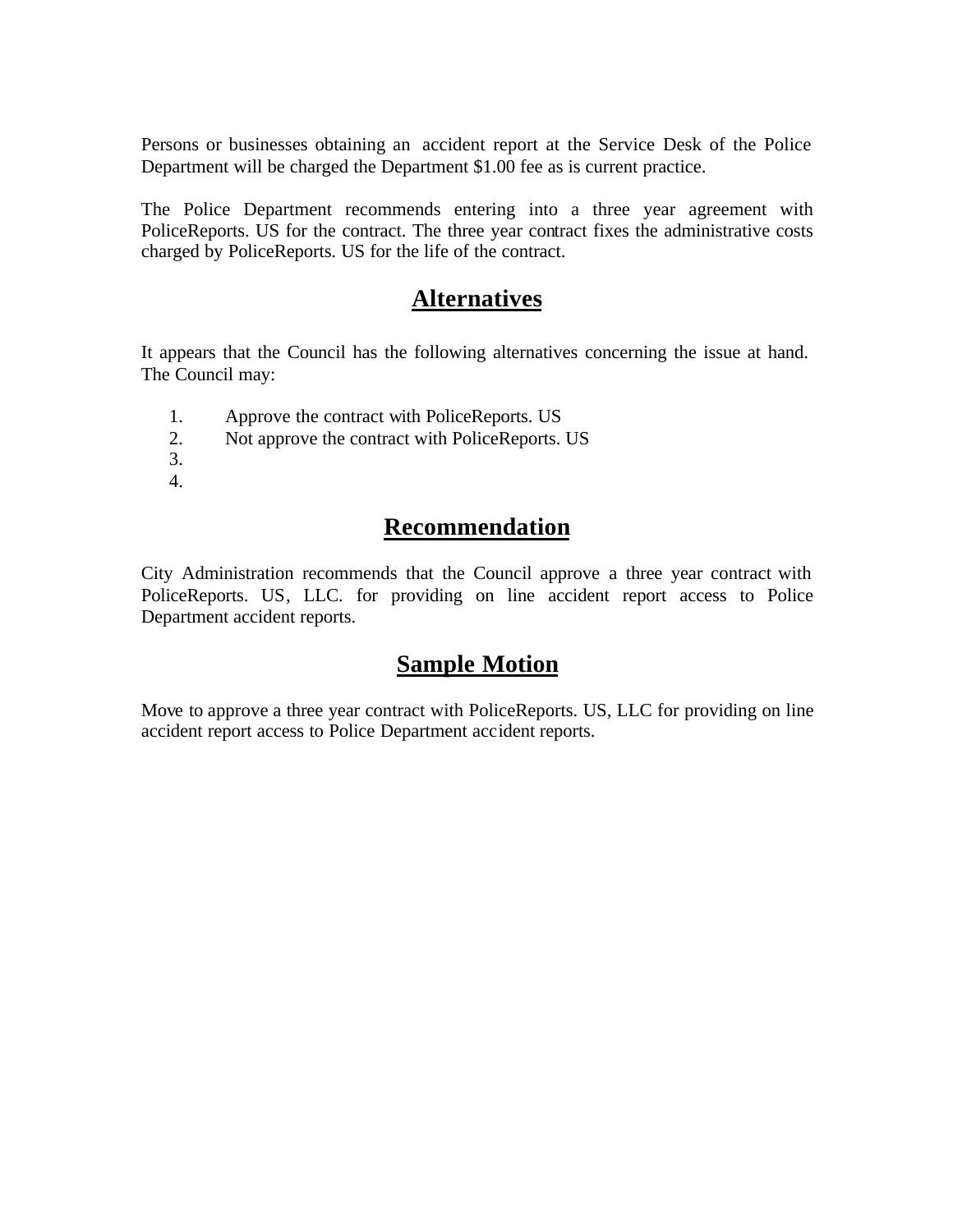#### **MEMORANDUM OF AGREEMENT**

This Agreement is made and entered into between **POLICEREPORTS.US, LLC**, with an office located at 219 Williamson Rd. Suite 2201, Mooresville, North Carolina 28117; and the Grand Island Police Department ("Agency") with an office located at 111 Public Safety Drive, Grand Island, Nebraska 68801.

#### **PoliceReports.US Agrees:**

- 1. To license the software for use by the Agency.
- 2. To provide all upgrades, modifications, and other enhancements that are routine and necessary to maintain functioning of the online report distribution system.
- 3. To provide no-cost customer service to the Agency and to purchasers of reports.
- 4. To abide by all applicable laws and regulations relating in any way to the distribution of reports.
- 5. That the Agency may terminate this agreement at any time upon providing written notice.
- 6. To not increase the cost of service or reports during the defined "Term of Agreement" period indicated below.

#### **Agency Agrees:**

- 1. To not disclose any information to a third party that is considered confidential, including: strategies and technologies, product or service development information, business plans and models, commercial and marketing information, technical information, computer source and object code, memoranda, correspondence, data, documents, or analyses unless compelled by law to do so.
- 1. To upload the data (reports) in a timely manner.
- 2. To allow PoliceReports.US to provide vehicular information to third parties (e.g., CarFax). This does not include personally identifying information of driver or passengers.
- 3. That PoliceReports.US has no control over the content of reports submitted by the Agency and bears no liability from claims based on content.
- 4. That it may terminate this agreement at any time upon giving written notice.

#### **Terms of Agreement:**

**Effective Date of Agreement: Constrained Agreement:** 2 3 Years

**Cost of Service Options:** Charge Per Report Fee (e-commerce)

| e-commerce Fees:                                  | <b>Accident Report</b> | <b>Incident Report</b> |
|---------------------------------------------------|------------------------|------------------------|
| The fee collected for each report distributed is: | \$4.50                 | N/A                    |
| PoliceReports.US fee per report is:               | \$3.00                 | N/A                    |
| Report Indexing fee per report                    | \$.50                  | N/A                    |
| Credit Card processing fee is:                    | Included               | N/A                    |
| Amount returned to the agency per report is:      | \$1.00                 | N/A                    |

#### **Payment Terms:**

PoliceReports.US will collect the fees for all reports distributed through our system. Within 10 days of the end of each month, PoliceReports.US will provide a report of the number of reports distributed and a check or electronic funds transfer for the appropriate amount to be returned to the agency.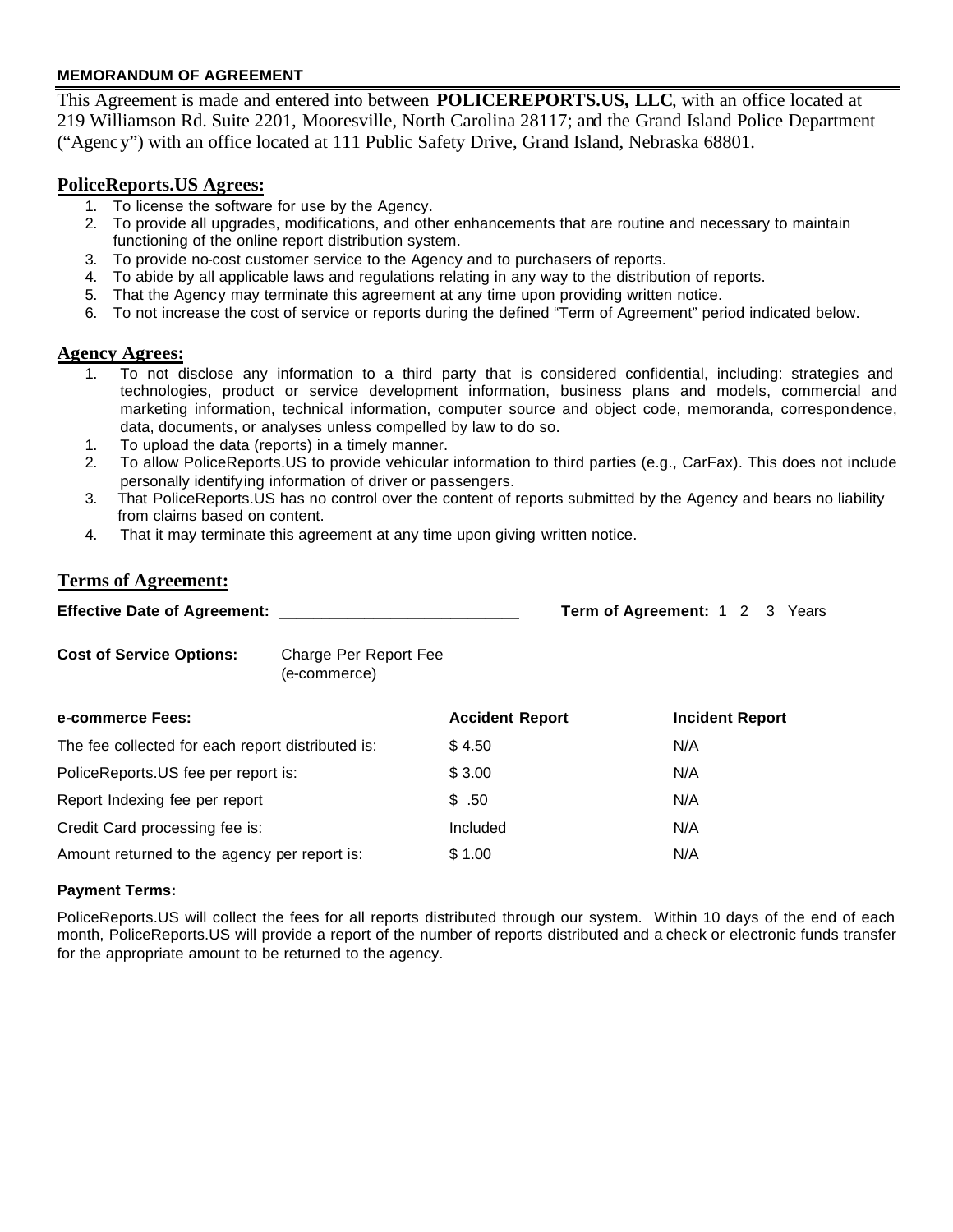### **Ancillary Services:**

#### **NONE**

The parties each hereby cause this Agreement to be executed by their duly authorized representative effective as of November 1, 2009.

| <b>Agency: City of Grand Island</b> | <b>PoliceReports.US:</b>       |  |
|-------------------------------------|--------------------------------|--|
|                                     | <b>PoliceReports.US, LLC</b>   |  |
|                                     |                                |  |
|                                     | Name Printed: H. C. Huneycutt  |  |
| Title: Mayor                        | <b>Title: President</b>        |  |
| ----------------------------------- |                                |  |
| FOR HOME OFFICE USE ONLY:           | <b>AGREEMENT NUMBER: NE002</b> |  |
|                                     |                                |  |